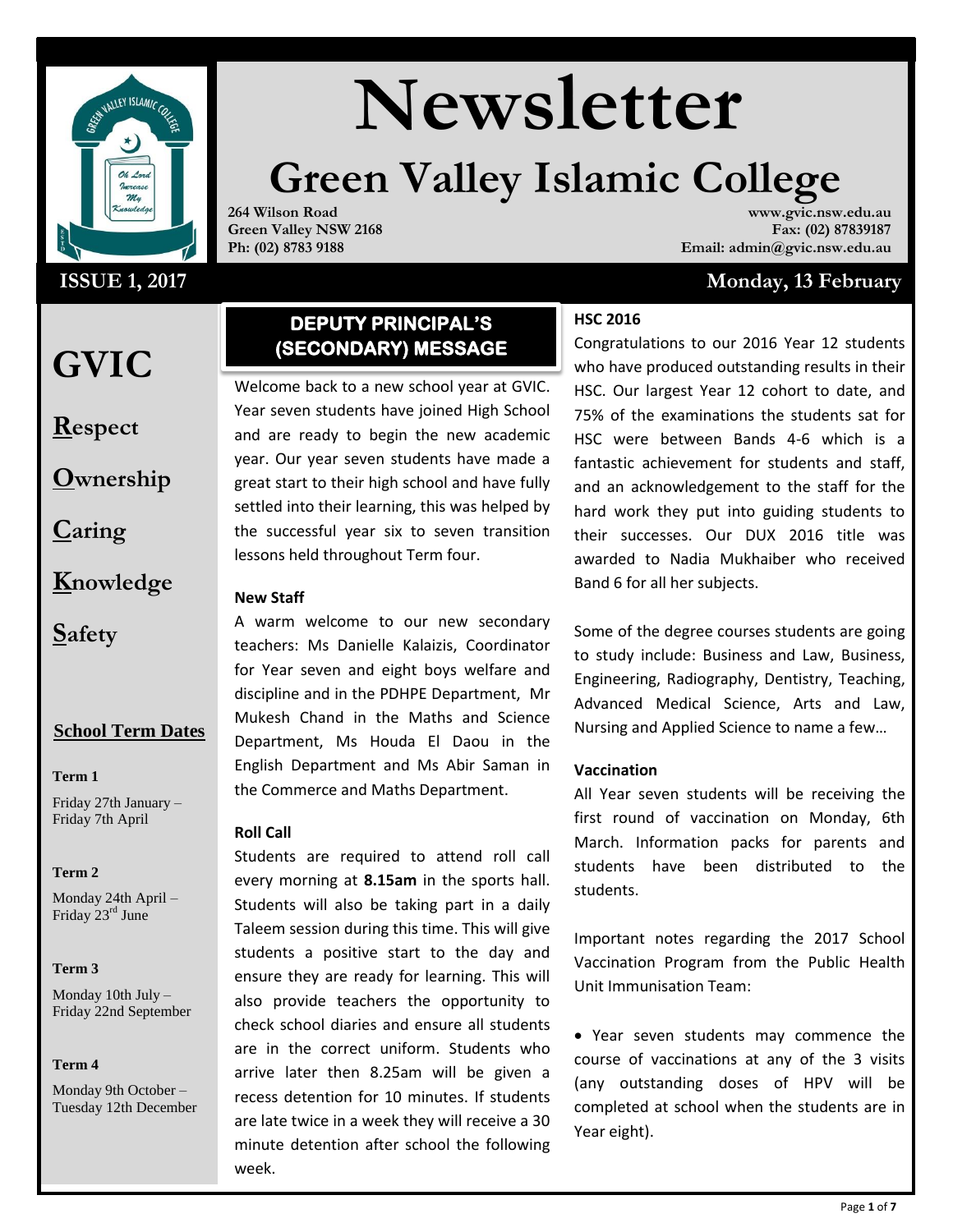• If a Year seven parent would prefer their child to be vaccinated at the GP instead of the school program, they may do so (PLEASE NOTE: vaccines are only available for free while the child is in Year seven and a GP consultation fee may apply).

 Any parents wishing to withdraw consent for their child's vaccinations at school are required to provide a letter in writing to the school (to be provided to the Team leader at the next vaccination clinic or faxed to the Public Health Unit 'Attention: School Vaccination Team' Fax: 8778 0838).

## **Calendar of Events**

For Term calendar of events please visit our website: www.gvic.nsw.edu.au

### Mr Jay Halai

## **ENGLISH DEPARTMENT**

This Term, the English Department welcomes back all the students to the new academic year. While it may seem to be a tedious task to embrace the hectic beginning, the English teachers are ensuring a smooth transition, by helping and catering for the students' academic needs. Simultaneously, specific English skills; Reading, Writing, Listening, Viewing and Representing, are being emphasised and embedded in their learning programs so that they are able to develop and refine the required skills in order to achieve higher grades.

*WordFlyers* will also be part of the English programs for Years Seven to Ten and will be accessible from home as well. Therefore, students are highly encouraged to make effective use of their lesson time as well as classroom resources to work to the best of their abilities, thus producing the expected results. Lastly, we would also like to advise all parents to continue engaging with their children regularly so as to assist them at home to enhance both their reading and writing skills as *"education is what remains after one has forgotten what one has learned in school". – Albert Einstein*

## **WELFARE REPORT**

### **Year Seven and Ten Camp**

Year 7 and 10 students have been chosen to visit Camp Yarramundi, the YMCA of Sydney's Outdoor Education Centre near Richmond.

The YMCA has been running camps and Outdoor Education Programs for over 35 years and maintains a progressive approach to providing opportunities for children to have fun and develop skills and personal qualities through interaction and challenge in the outdoors. This is achieved through sequenced programming, and by matching adventure and challenge to the skill and ability levels of children of all ages. By utilising the very best facilities along with qualified and enthusiastic staff, YMCA and the supervising teachers are committed to ensuring that every child attending the camp has an enjoyable and valuable experience in a safe and caring environment. All the programs are run in line with YMCA's core values of honesty, caring, respect and responsibility.

The students have experienced a jam packed fun-filled day of team building and adrenalin rush activities such as the giant swing, high ropes, kayaking and the alpine rescue. I strongly recommend all students experience Camp Yarramundi as it helps build friendship, independence, team building and communication skills plus much more.

## **Program dates:**

01/05/2017 to 02/05/2017 for Years 7 and 10 boys – 1 night 2 days 27/04/2017 to 28/04/2017 for Years 7 and 10 girls– 1 night 2 days Departure time: 8.45am (Immediately after roll call students are to assemble in Undercover B for announcements) Return time: Approximately 3.30pm **Cost: \$190 Please pay by 27 March 2017**

Payment is to be made at the front office.

Ms Malik English Department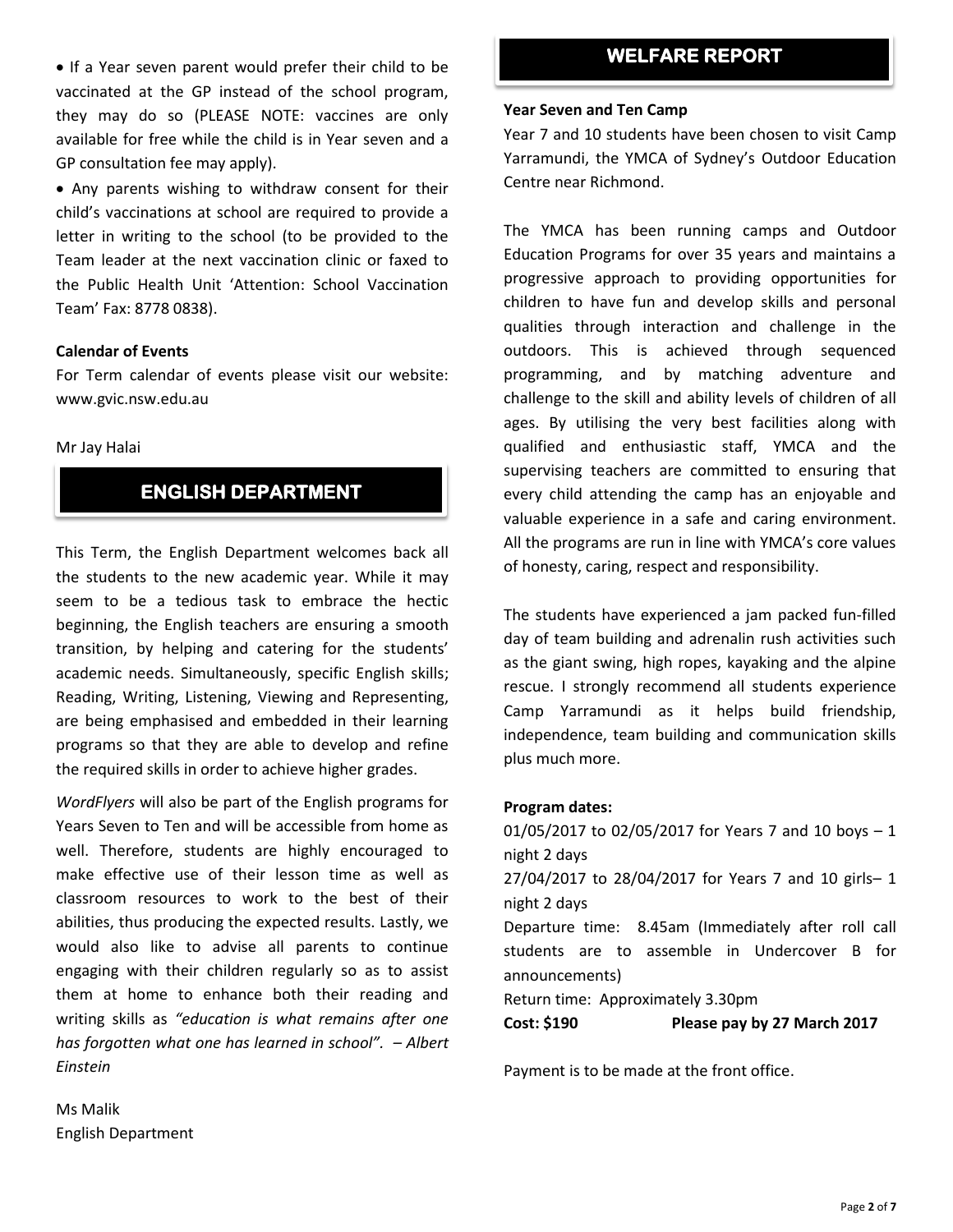NO ELECTRONIC GADGETS will be permitted, if seen they will be confiscated and the mobile phone/electronic gadgets policy will be implemented. Vegetarian food will be provided and prayer facilities will be available.

The Medical and Consent form attached to the note given last week must be completed and returned as soon as possible to Mrs Chouman. In addition, please read the Camp Guidelines and Gear Checklist to ensure all students have everything they need for camp.

Whilst challenge and enjoyment are integral components of the programs, student safety is our first priority. Hence, it is essential that you read with your child/ward, and consent to, the guidelines outlined herein. To ensure the safety and enjoyment of all involved, any student putting themselves or their peers at risk of injury through a breach of these guidelines will be required to be picked up and return home.

We look forward to providing your child with a valuable and enjoyable, lifetime experience.

### **Girls' Uniform**

Being in full school uniform demonstrates a students' commitment to being a positive member of the school community and enhances the good image of our school. It is school policy that all students wear full school uniform. If for some reason an item of school uniform cannot be worn the student is required to have a note of explanation and she is to see the Welfare coordinator (Ms Chouman) before school to obtain an Out of Uniform Pass.

We request that all parents ensure that their child comes to school with the correct:

- shoes (leather)
- socks (white, grey or black)
- school hijab

In addition students should not have the following:

- brooches (white safety pin is sufficient)
- jewellery (except a watch) RINGS ARE NOT ALLOWED
- nail polish
- makeup

Studies have found that students who are well groomed have a better attitude towards learning. This expectation of our school is based on developing the value of respect in our children.

## **Welfare Incursion – Year Seven and Year Eight**

On Monday, 13<sup>th</sup> March, 2017 Brainstorm Productions will be presenting their student wellbeing program 'Sticks & Stones' for Years Seven and Eight students.

Seen and enjoyed by over 1.7 million students, Sticks and Stones is a fearless exploration of violence and aggression and its devastating consequences. The play is confronting and performed by two highly-trained actors, who as young role models, can genuinely connect with the audience and make it clear that masculinity and violence are NOT one and the same. The production encourages teenagers to re-think their views about violence, abuse and controlling behaviour. The performance is followed by an after-show discussion that examines students' attitudes, challenges stereotypes and aims to breakdown any pre-conceived ideas about violence being acceptable.

Sticks and Stones is part of our student wellbeing curriculum and the program has been developed in consultation with teachers, psychologists, as well as real-life student experiences. The methodology of the program is safe, supportive and non-judgmental and designed to provide students with positive and useful tools that they can use in their everyday lives.

Brainstorm Productions is Australia's largest educational touring theatre company. Their programs cater to the specific wellbeing needs of students, helping to create a healthy and harmonious school environment.

The \$10 payment and the signed permission note must be returned to Mrs Chouman or Mr Shiraz by Friday 3<sup>rd</sup> March, 2017.

## **Welfare Incursion – Year Nine and Year Ten**

On Wednesday, 15<sup>th</sup> March 2017 Brainstorm Productions will be presenting their student wellbeing program 'Cyberia' for Years Nine and Ten.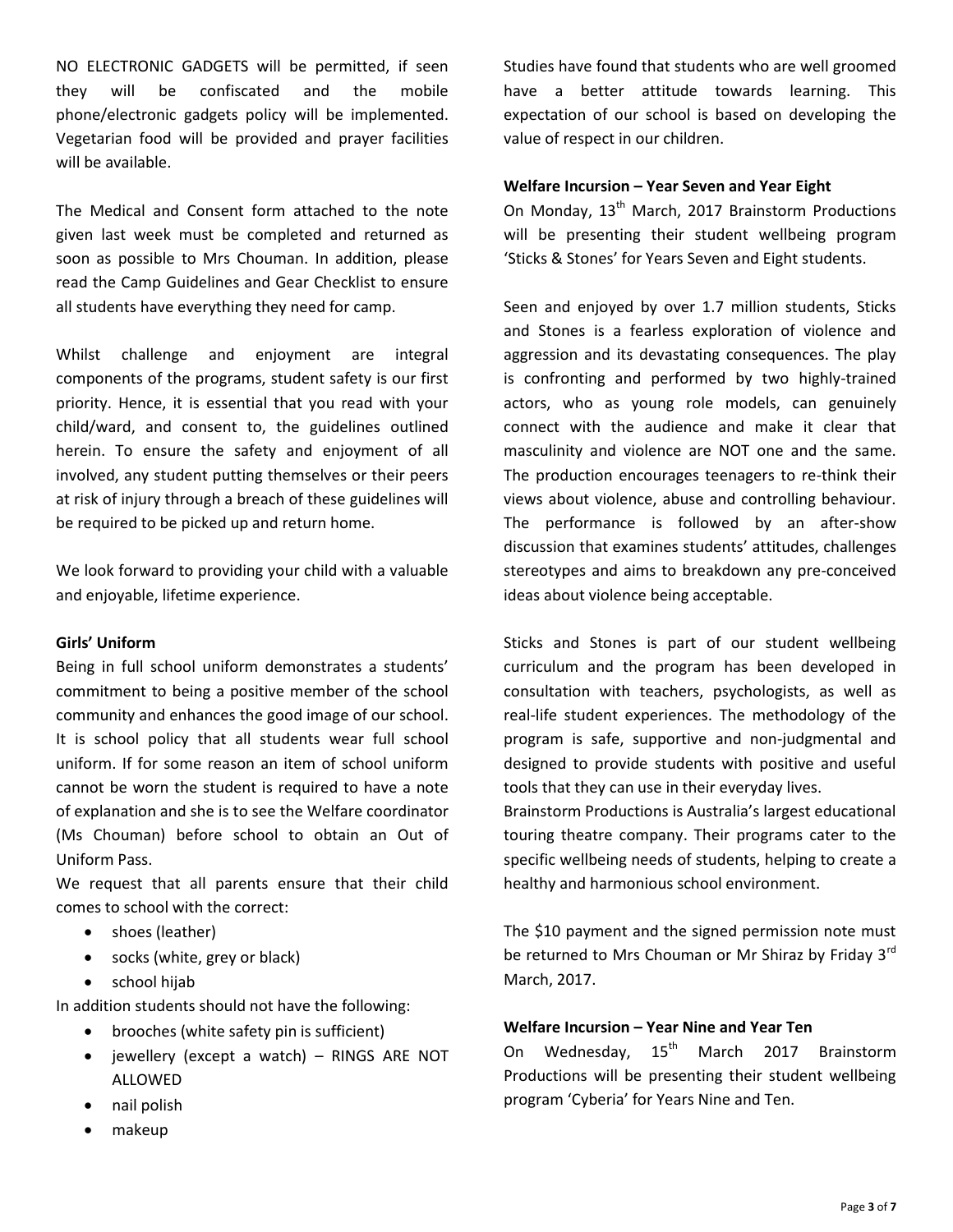Powerful, compelling, Cyberia is an unflinching live theatre experience about cyber-bullying and its devastating repercussions. Cyberia depicts two teen characters that are increasingly using texting, tweeting, online gaming, Facebook, Instagram, Snapchat, MSN and (embarrassing) selfies to express themselves. In time this takes a nasty twist leading to cyber-bullying and the spreading of hurtful rumours online. The characters suddenly realise they can't just press the "undo" button to save their relationships, reputation or their dignity. Cyberia will encourage students to think carefully before they 'post', 'tweet' or 'snap' and to stop, think and reboot.

Cyberia is part of our student wellbeing curriculum and the program has been developed in consultation with teachers, psychologists, as well as real-life student experiences. The methodology of the program is safe, supportive and non-judgmental and designed to provide students with positive and useful tools that they can use in their everyday lives.

More than 350,000 Australian students have already benefited from Brainstorm Productions Multi Awardwinning Educational Theatre programs over the past twelve months. Their programs cater to the specific wellbeing needs of students, helping to create a healthy and harmonious school environment. The \$10 payment and the signed permission note must be returned to Mrs Chouman or Mr Shiraz by Friday, 3<sup>rd</sup> March 2017.

Mrs Chouman Welfare Coordinator

## **LIBRARY REPORT**

### **Welcome back!**

Welcome back to our new school year. We are very excited to share our school year with you. At Green Valley Islamic College, our students are challenged academically to reach their full potential, as well as to be successful  $21<sup>st</sup>$  Century citizens and life long, selfdirected learners.

Our library will accomplish this goal throughout the year by conducting daily classes for each grade level, promoting children's literacy and sponsoring special events like Book Fair.

Please encourage your child/children to read 15-20 minutes every night. Reading to your child/children every night can make a huge difference in their learning. Parents who read to their children and are seen reading by their children, send important messages about the value of literacy. There are two steps to reading; firstly, being able to read the words on the page. Secondly, being able to understand, comprehend or make meaning from what you read. The more you read and engage your imagination, the higher your levels of comprehension. Let's start reading and achieve highly literate students.

### **Super Readers**

Congratulation to the following students who are our Super Readers for Semester Two 2016(Terms Three and Four);

Kindergarten – Rafaan Ali Grade One – Ella Rustom Grade Two – Mohamme Kashif, Layla Hamdash and Zaineb Shah Grade Three – Amir Khan Grade Four – Jana Ismail Grade Five – Jawyria Ishaque Grade Six – Naairah Bi Grade Seven – Bilal Shah Grade Eight – Shaza Achrafi Grade Nine – Badia Rima and Zachariah Rafei Grade Ten – Sana Bakfalouni Grade Eleven – Zahir Hussain

Ms Fareesha Mohammed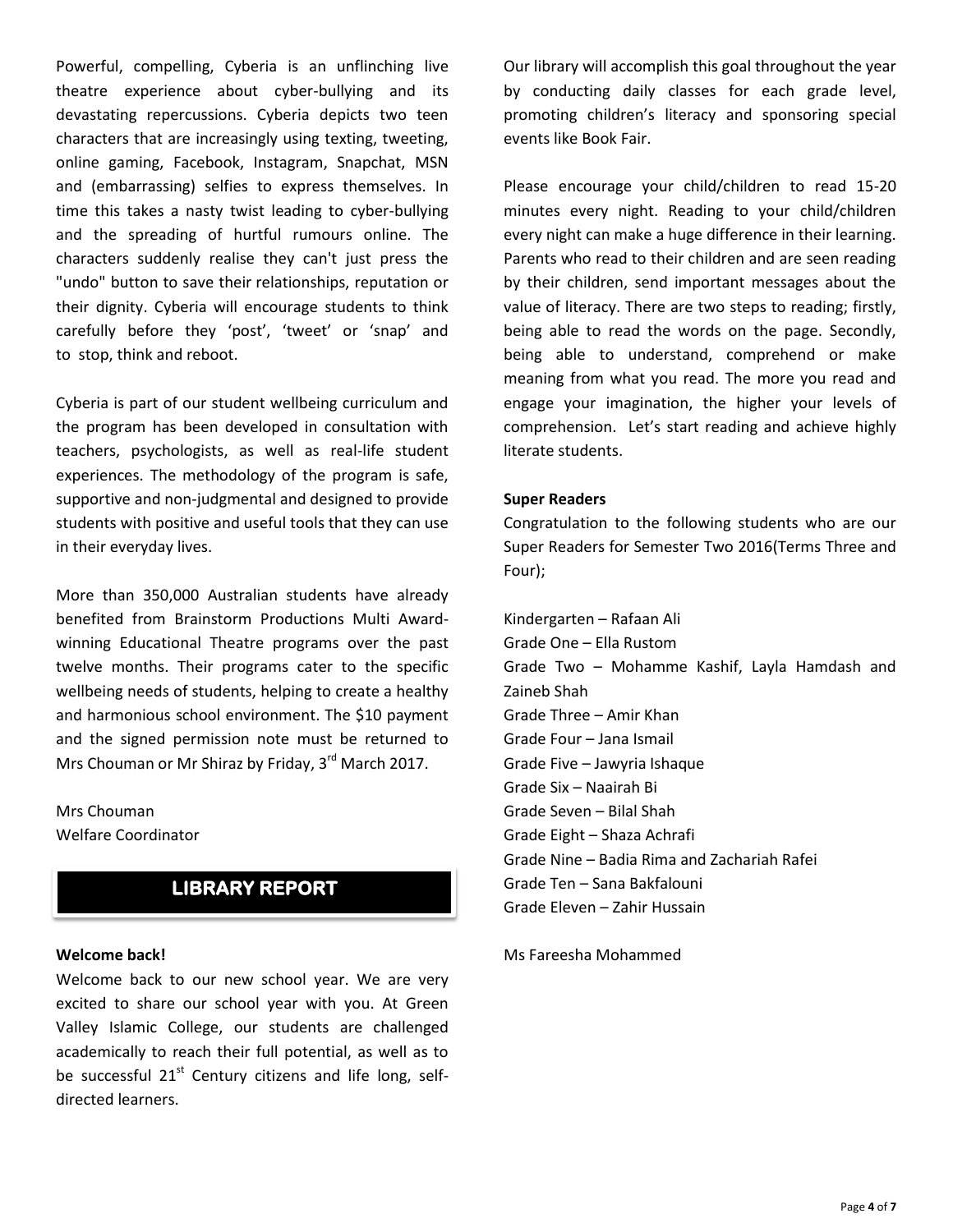## **DEPUTY PRINCIPAL'S (PRIMARY) MESSAGE**

## Assalaamu Alaikum

On behalf of Primary, I would like to welcome our students and their parents to the 2017 academic year. We would also like to extend a very special warm welcome to our kindergarten students, who have settled in remarkably well. Insha Allah, with parental support we will ensure that each student is given every opportunity to attain quality education. We urge parents to regularly remind students about the need to follow study routines and engage in not only homework but explore other motivating resources such as Mathletics, Study Ladder, Literacy Pro (Lexile) and Bug Club.

To cater for a safe and supportive learning environment, it is vital that the parents and staff work collaboratively to address any concern. Parents are urged to see the Deputy Principal immediately regarding a concern. Alternatively, please voice your issues through the grievance form from the school office, and the matter will be dealt with as soon as possible.

## **Calendar of Events for Term 1**

| Date/Week                             | Event                               |
|---------------------------------------|-------------------------------------|
| Weeks $3 - 11$ Tuesdays               | Years 3 and 5 After School Support  |
| & Thursdays                           | Classes                             |
| Weeks 3 - 11 Tuesdays                 | Years 1, 2, 4 and 6 After           |
|                                       | <b>School Support Classes</b>       |
| Week $3 -$ Wed, $8^{th}$ Feb.         | Kindergarten and Years 3 and<br>.5  |
|                                       | Parent                              |
|                                       | Information Sessions 4:30-6:00pm    |
| Week $3$ - Thurs. $9^{th}$ Feb.       | Years 1, 2, 4 and 6 Parent          |
|                                       | Information Sessions 4:30-6:30 pm   |
| Week $5 -$ Wed. $21^{st}$             | Primary School Photo Day            |
| Feb.                                  |                                     |
| Week $5 -$ Wed. 22 <sup>nd</sup> Feb. | PBS and SRC (Prefects) Induction    |
| Week $7 -$ Wed. $8^{th}$              | Primary Health and Safety Session   |
| March                                 |                                     |
| Week $8 - Fri. 17th$                  | Harmony Day                         |
| March                                 |                                     |
| Week 9                                | <b>Primary Term One Assessments</b> |
| Week 10-Thurs, 30                     | Oz Tag - Cops vs Kids               |
| March                                 |                                     |
| Week $11 -$ Wed. $5^{th}$             | Primary Parent-Teacher Interviews   |
| April                                 |                                     |



## **School Hours**

Please note that the first bell in the morning is now scheduled to ring at **8:15am** rather than 8:20am in order to accommodate the following:

- Extra five minutes to unpack and complete other routine tasks such as placing lunch orders
- Introduction of Values Education (ROCKS Respect, Ownership, Caring, Knowledge and Safety) – explicit lessons on these social skills every Monday morning. These concepts will be revisited during the week.
- Additional time for two sessions of DEAR (Drop Everything and Read) and two sessions of DEAW (Drop Everything and Write) per week.
- Introduction of "Crunch and Sip" program for Years Three - Six and continuation for K - Two.

Parents are also reminded that  $cut - off$  time for late arrival still remains at 8:25 am and the school humbly requests parents to support the school in teaching our students about the importance of punctuality.

## **Tutorials for Primary Parents**

For parents who would like to explore better ways of supporting students with certain concepts in any key learning area such as Maths, English, Science, History/Geography, PDHPE, etc. tutorials will be available on Thursdays from 3:45 - 4:30pm, in the Primary Support Room. The first session will commence on the 23<sup>rd</sup> of February. Parents are requested to contact the Primary Deputy for Tutorial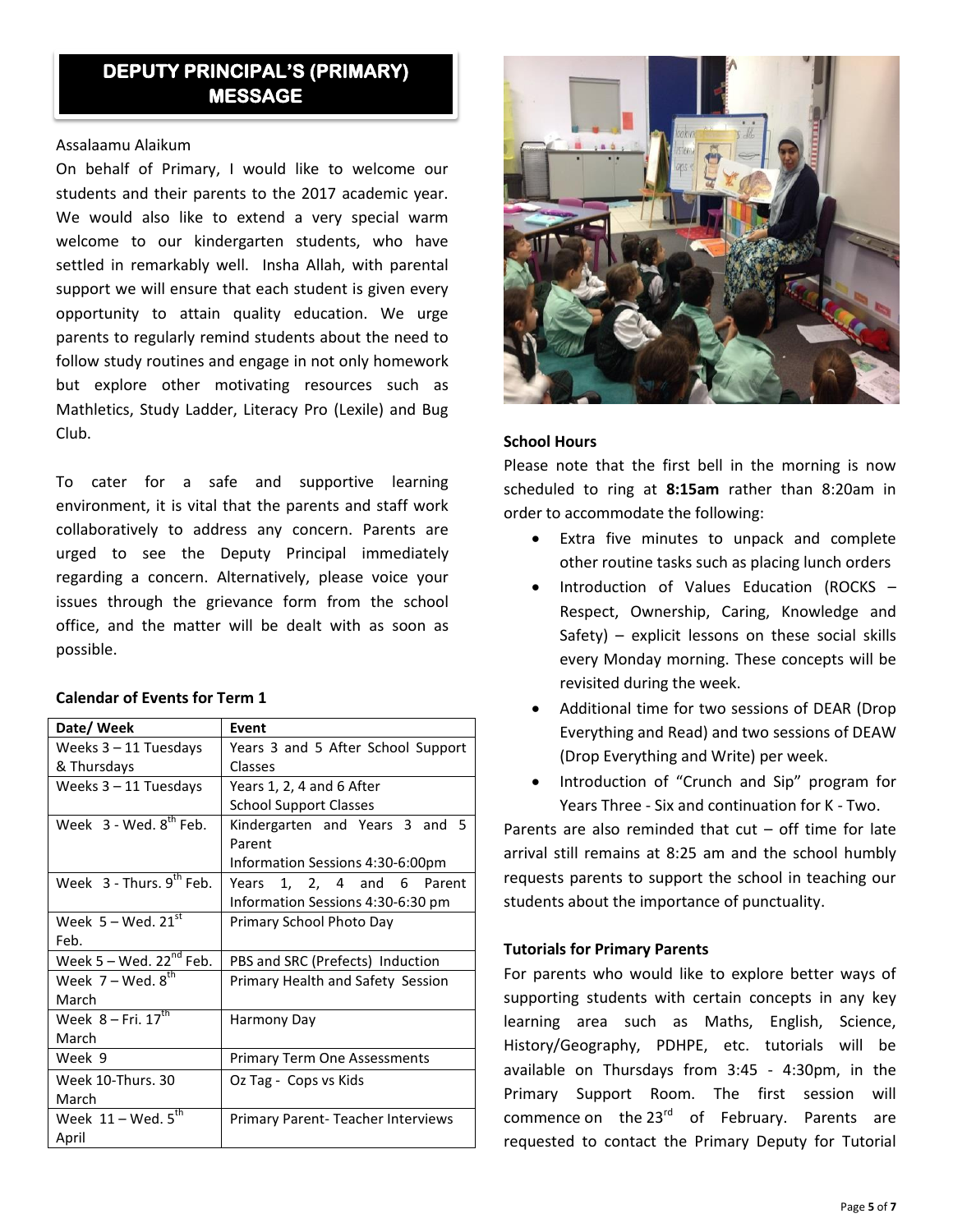forms. These sessions will be available until the  $4<sup>th</sup>$  of May, 2017.

## **"Crunch & Sip"**

Just a reminder that now students from K - Six will participate in this program, which provides the opportunity for the students to have a five minute fruit break between periods one and two. This program requires students to bring fruit slices in a container which is placed on their table in the morning until consumed at the suggested time. The main objective of this program is to develop healthy eating habits and at the same time it allows students to re-fresh, particularly those who do not have a proper breakfast, despite reminders. The school anticipates parental support for the well-being of our students.

## **Premier's Reading Challenge (PRC)**

K - Six students will participate in PRC, which requires students to read selected books written by renowned authors. While lower grades have the option of these books being read to them by their class teacher, Years Two - Six will be expected to take these books home as part of the Reading program. Year two students also have the option of having these books read to them by the parents as well. The school anticipates parents' support in guiding our students to develop their reading skills.

### **After School Support Program**

Years One, Two, Four and Six will have access to the support classes that commenced on Tuesday, 7<sup>th</sup> February (Week 3). The lessons will be for an hour (3:30 – 4:30pm). Years Three and Five will have Literacy classes on Tuesdays and Numeracy sessions on Thursdays, starting from Week 3 as well.

Parents are requested to include extra sandwiches or fruit slices in their child's lunch boxes as students will be allowed 10 minutes (3:20 – 3:30 pm) to eat and refresh. Parents are also requested to adhere to the guidelines of the program and siblings who are not participating need to be picked up by 3:45 pm after school. Students enrolled in support classes need to be picked up at 4:30 pm**. It is crucial that students are provided clear instructions by parents regarding the pick-up time and** 

**arrangement, and in particular the school is to be informed of any changes with this. Additionally it would be appreciated if a simple letter is sent to the class teacher.**

Please be prompt and encourage students to participate. For further queries please contact the class teacher through the school office.

## **Term One Assessment**

Parents are reminded that exams are scheduled for Week 9, commencing on  $20^{th}$  of March 2017. Assessment timetable and a brief description of areas to be tested have been submitted to parents. Students will benefit with regular reading and using e-learning resources such as Mathletics, Bug Club and Literacy Pro (Lexile). Students are also provided reading folders and Premier's Reading Challenge books to develop reading skills. Please liaise with your child's class teacher if you have further queries regarding examinations.

## **Uniform/ Dress Code**

Proper uniform does not only instil a sense of pride and belonging, it is designed to cater for safety requirements around daily school activities, especially sports. Please ensure that students are in black leather school shoes and use sport shoes for sports days only. K-2 girls are expected to plait and tie the hair properly so as to keep the hair neat and avoid disturbance during learning time. Parents are kindly requested to ensure that **boys do not have undercuts.** Teachers anticipate parental cooperation to ensure students adhere to the dress code. Parents are kindly reminded that students will be expected to be in proper school uniform for the school photos on Tuesday,  $21<sup>st</sup>$  February.

### **Health and Safety Day**

 $K - Six students will have an interactive and highly$ motivating learning experience during the Health and Safety Day scheduled for the  $8<sup>th</sup>$  of March. This day has been organised by the school's Sports Coordinator Mr Dannaoui and will be supported by the Primary Staff. Activities for the day include:

- Guest Speaker Hazem El Masri
- Sessions on Healthy Lunch Boxes